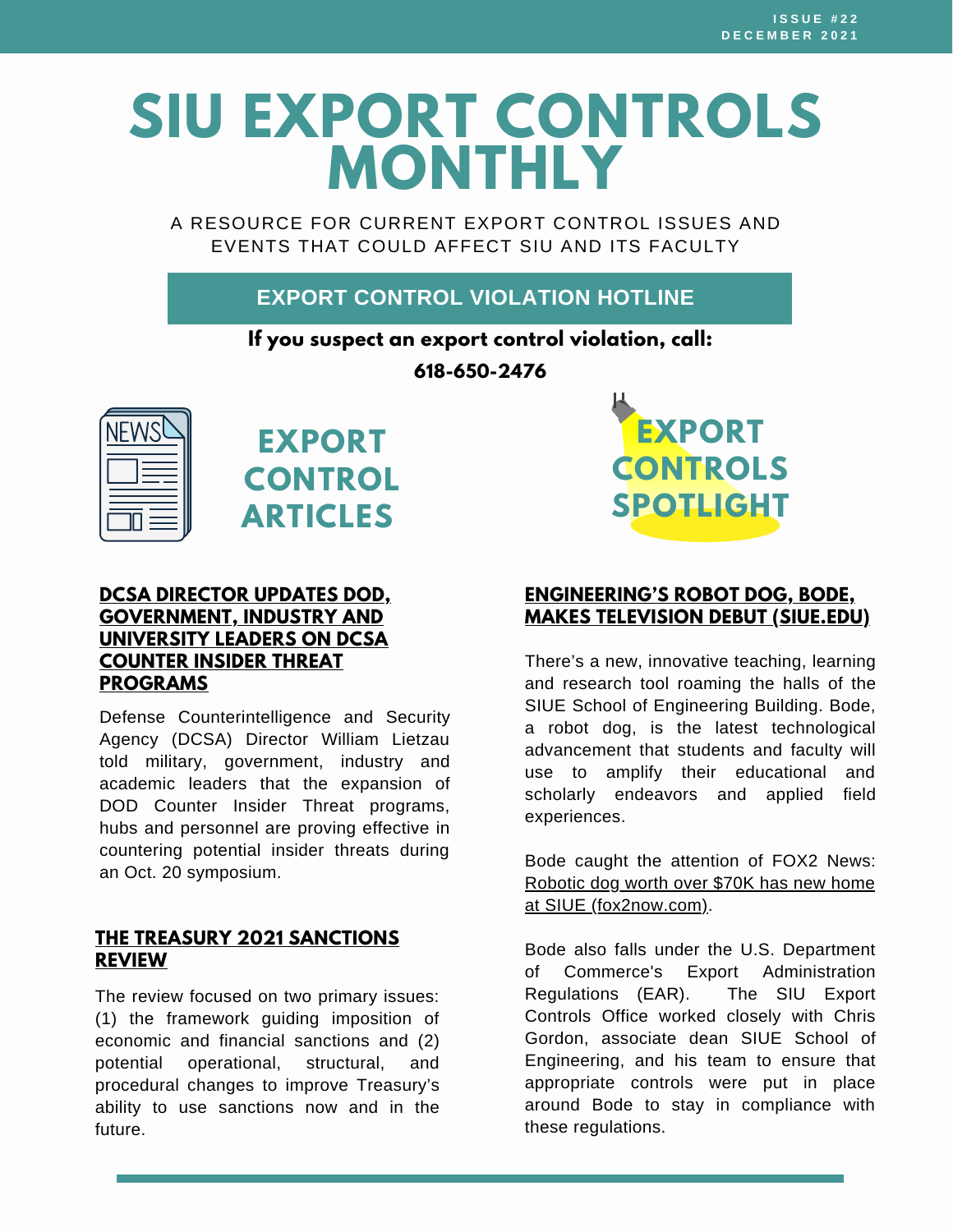# **"TALENT [PROGRAM"](https://siusystem.edu/academic-affairs/export-controls/foreign-talent-programs.shtml) FAQS**

#### **What is a foreign "TALENTS" program?**

Any foreign state sponsored attempt to acquire U.S.-funded scientific research through recruitment programs that target scientists, engineers, academics, researchers, and entrepreneurs of all nationalities working or educated in the United States.

These recruitment programs are often part of broader whole-of-government strategies to reduce costs associated with basic research while focusing investment on military development or dominance in emerging technology sectors. The Department of Energy issued an order on 7 July 2019 with fairly clear explanations of Talents programs DOE O [486.1.](https://www.directives.doe.gov/directives-documents/400-series/0486-1-border/@@images/file)

#### **How does this affect SIU and me?**

Association with a Talents Program can lead to ineligibility to receive Federal funding for your research. Currently there is no due process to challenge such a determination or limit to the time interval over which it is imposed. Past associations may also be concerning to the US Government.

#### **CHINA DEFENSE [UNIVERSITIES](https://unitracker.aspi.org.au/) TRACKER**

The Tracker is a tool created by ASPI's International Cyber Policy Centre to inform universities, governments and scholars as they engage with the entities from the People's Republic of China. It aims to build understanding of the expansion of militarycivil fusion—the Chinese government's policy of integrating military and civilian efforts—into the education sector. The Tracker should be used to inform due diligence of Chinese institutions.

#### **[EQUIPMENT](https://www.bis.doc.gov/index.php/documents/regulations-docs/2329-commerce-control-list-index-3/file) USED IN RESEARCH**

If you use the following equipment/goods in your research or the below is your area of research, please call the Director of Export Controls at 618-650-2476. **3-Quinuclidinol ....................... 1C350.b.21 3-Quinuclidone........................ 1C350.d.18 Rabies virus (and all other members of the Lyssavirus genus) ............ 1C351.a.39 Radar cross section measurement systems, missile ............................ 6B108 Radar, high frequency (HF) surface wave ...................................................... 3A611.e Radar systems & components ...... 6A008 Radar altimeters ............................. 7A106 Radar software ............................ 6D003.h Radar systems, employing signal processing.................................... 6A008.h Radial ball bearings........................ 2A101 Radiation detection, monitoring and measurement equipment ............ 1A999.a Radiation hardened detectors ....... 6A002 Radiation hardened detectors ....... 6A102 Radiation hardened designed (or rated) robots .......................................... 2B007.c Radiation hardened electronic computers ................................................... 4A001.a.2**

**Radiation hardened integrated circuits ................. 3A001.a.1, 9A515.d or 9A515.e**